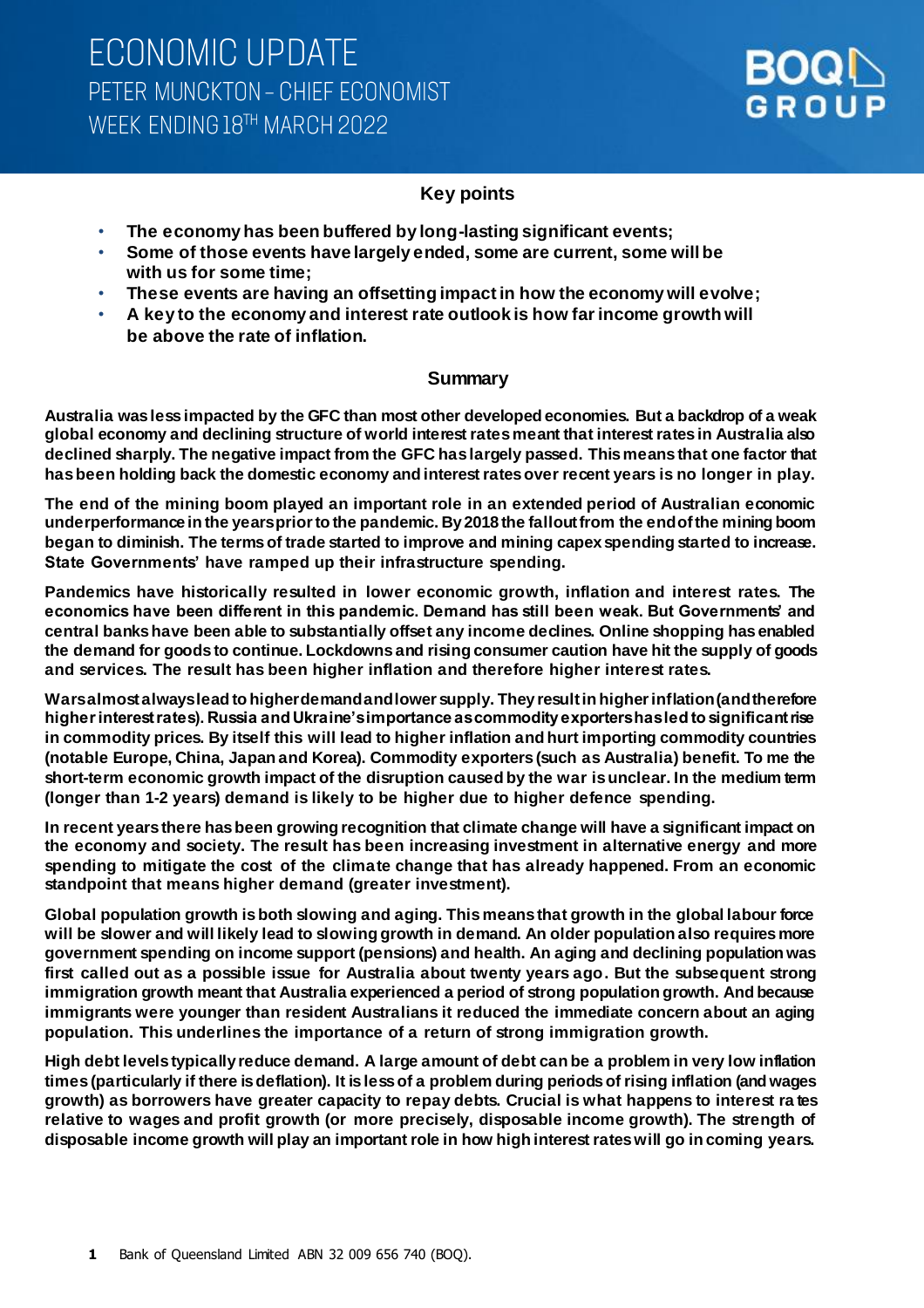

#### **Economic impact of the crisis**

Since the pandemic started a constant refrain has been that it will be great when things can return to 'normal'. But that begs the question as to what is 'normal'. The economy has been buffered by a number of significant events since the GFC. And will continue to do so over the next decade. These trends have had implications for the strength of the Australian economy as well as the level of domestic interest rates.

#### **The GFC**

The causes of the global financial crisis (GFC) are still being debated (and will continue to be so for some time to come). I believe it started as too much lending to the housing market in the US. The entire US financial system was vulnerable as it had too much leverage. Given the importance of the US to the world financial system the shock quickly went global. This created additional problems in Europe given that continent's higher level of government debt and leverage in their banking system.

The result was that banks were less likely to lend (particularly in Europe). Government spending was constrained (again particularly in Europe) reflecting concerns about debt levels. Households and firms became cautious about borrowing and spending. All of this meant that global demand was weaker. The economy was also hit by a decline in supply (due to a lack of financing). The result was that economic growth was substantially weaker and inflation lower. Central banks had to cut rates aggressively to support their economy, as well as providing substantial liquidity to support their financial systems.

Australia was less impacted by the GFC than most other developed economies. A weaker exchange rate was one reason, another the stronger state of the banking system. Low debt levels meant the Australian Government could spend to support the economy. High commodity prices due to the strength of the Chinese economy was important. And a higher level of interest rates meant that the RBA could use monetary policy aggressively to support the economy.

A backdrop of a weak global economy and declining structure of world interest rates meant that interest rates in Australia also declined sharply. Research has shown that recessions caused by financial crisis last longer than 'garden-variety' recessions. That is because it takes longer for the economy to recover from having overvalued asset prices, too much debt and a troubled financial system. This meant that for much of the previous decade the fallout from the GFC weighed upon economic growth as well as the global level of interest rates.

But the negative impact from the GFC has largely passed. A sure sign is the improving shape of European banks. All Governments (including those in Europe) are now actively using fiscal policy to support their economy. Business and consumer confidence has improved (although they have taken a hit more recently from higher inflation). All this means that one factor that has been holding back the domestic economy and interest rates over recent years is no longer in play.

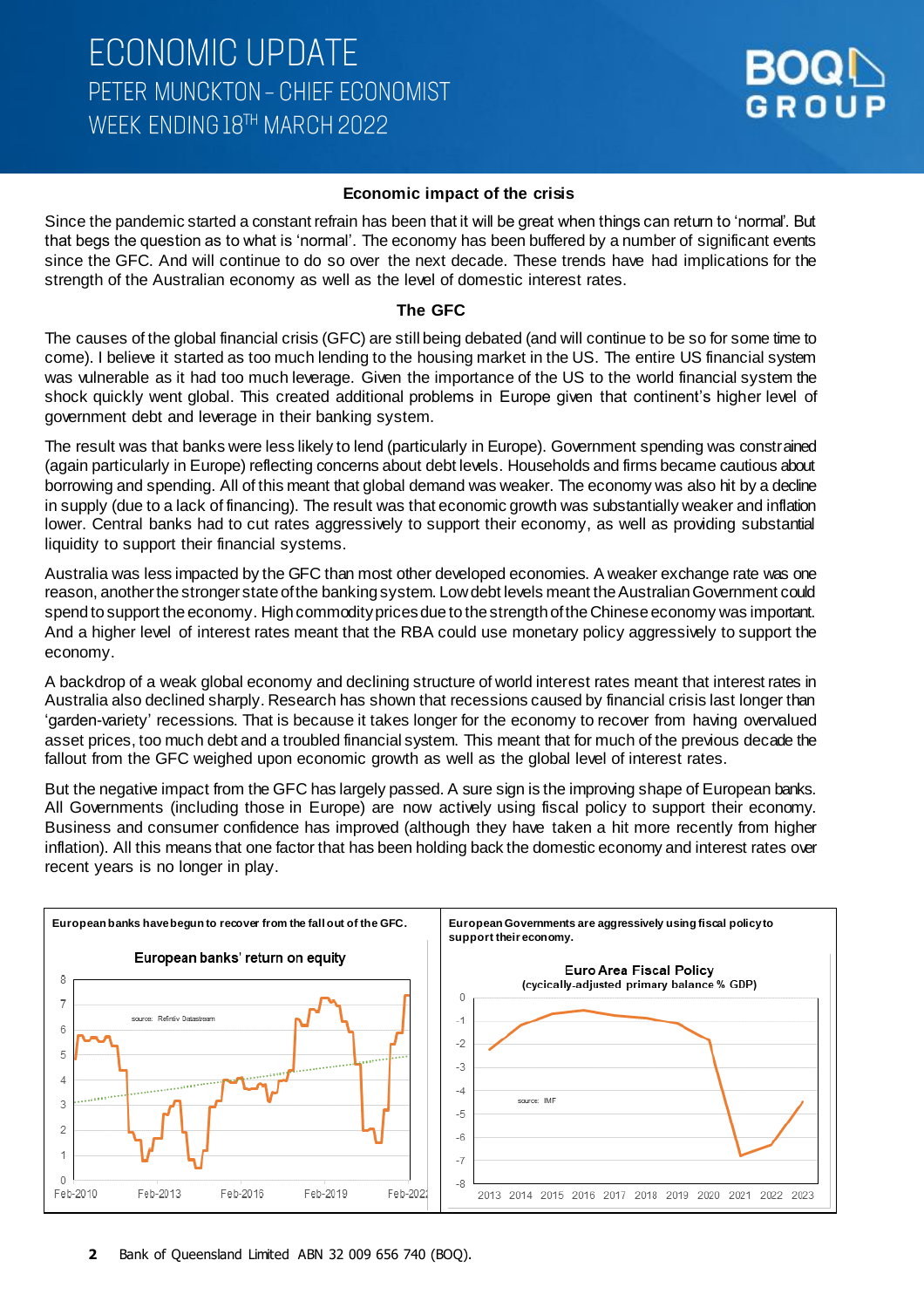#### **End of the mining boom**

One trend that did impact Australia significantly (and other commodity-producing countries such as New Zealand and Canada) was the end of the mining boom (it was the largest in Australia's history). This had two big macroeconomic impacts. The big increase in supply as a result of all the mining investment resulted in a significant fall in the prices of our major mining exports. The result was a substantial slowing in national income growth (slowerprofit and wages growth). This was compounded by the significant decline of business investment. Finally, the jump in prices and wages that took place over the period of the mining boom left the Australian economy relatively uncompetitive when the mining boom came to an end.

The end of the mining boom played an important role in an extended period of Australian economic underperformance in the years prior to the pandemic. But the period of economic weakness could have been even worse given the size of the mining boom. Partly the Australian economy was cushioned by the big rise in the volume of exports once the mining projects were completed. The Australian economy was also supported by ongoing strong population growth (leading to strong residential and in time infrastructure investment). The backdrop of a global economy still heavily impacted by the GFC meant that interest rates were low as the mining boom ended. A flexible exchange rate meant the \$A could decline significantly to offset the impact of a falling terms of trade (falling commodity prices).

By 2018 the fallout from the end of the mining boom began to diminish. The terms of trade started to improve (partly the result of bad weather impacting iron ore exports in Brazil). This increased miners' profitability and led them to increase their capex spending (particularly on plant and equipment) after an extended period of cost cutting. State Governments' started to ramp up their infrastructure spending. Entering the pandemic another of the trends that had weighed upon the economy and domestic interest rates had largely come to an end.



#### **The COVID Pandemic**

Pandemics have historically resulted in lower economic growth, inflation and interest rates. This reflects weaker demand (less people, a rise of consumer caution) partly offset by lower supply (less workers, lower trade between regions). The economics have been different in this pandemic. Demand has still been very weak (evidenced by the big falls in GDP growth). But Governments' and central banks have been able to substantially offset any income declines for most households and businesses. Online shopping has enabled the demand for goods to continue to increase (partly at the expense of lower demand for most services).

Lockdowns have caused a sharp drop in hours worked in the economy and therefore impacted the supply of goods and services (historically all workers would have still have had to have gone to work). The tough quarantining regulations and border closures have occurred in previous pandemics. The difference this time is that the greater prevalence of global supply chains and international people movement meant that the border closures and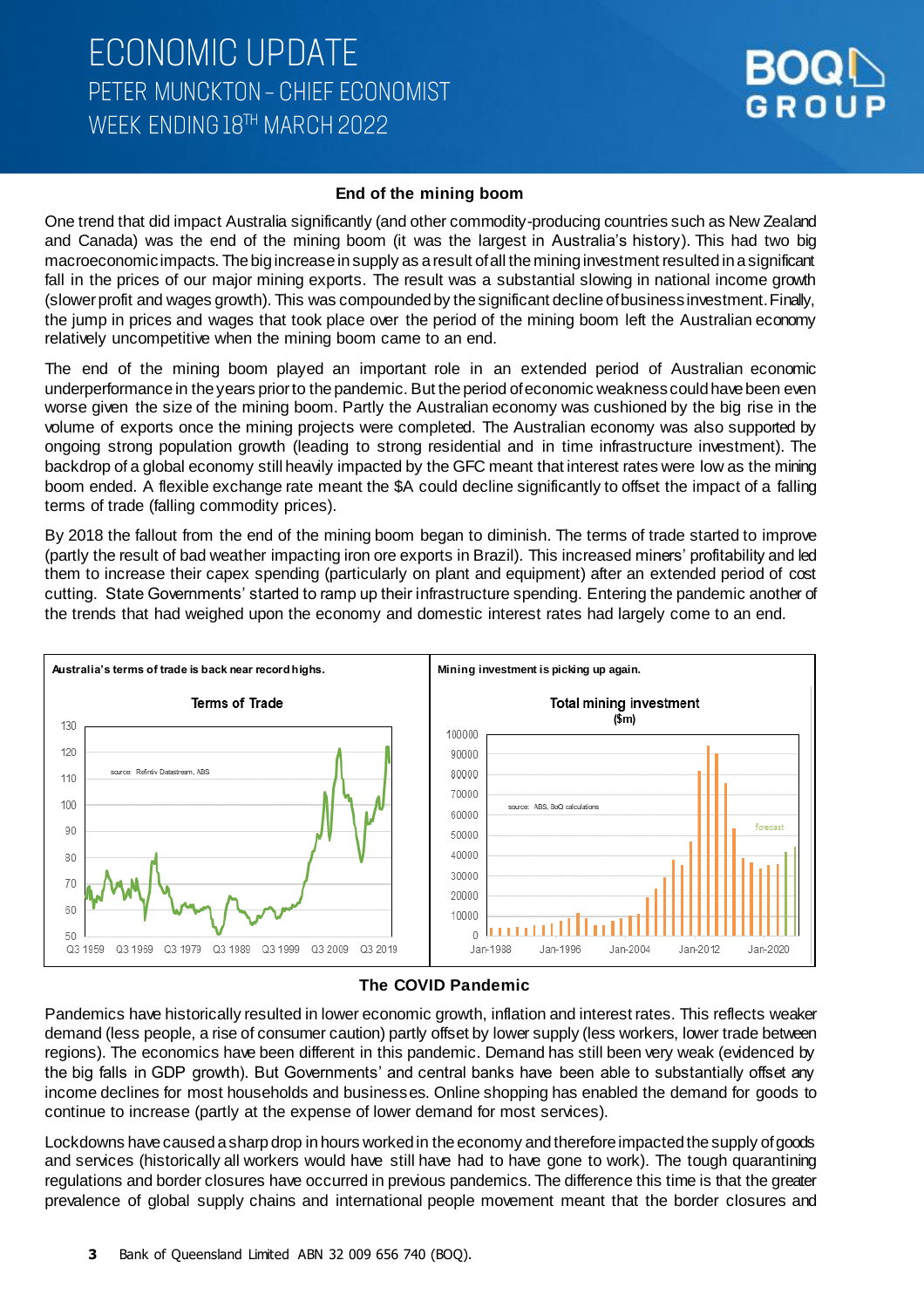# **ECONOMIC UPDATE** PETER MUNCKTON - CHIEF ECONOMIST WFFK FNDING 18TH MARCH 2022



quarantining had a bigger impact. This pandemic has therefore been characterised by strong demand as economies re-open (and for goods during lockdowns) and supply shortages. The result has been higher inflation and therefore higher interest rates.

Typically following pandemics there are less workers and so there is stronger real wages growth (wages growth after inflation). A slowing in growth of labour supply is also happening this time but for different reasons. In some countries (notably the US and the UK) the participation rate has not yet recovered (partly reflecting fear of COVID) to its pre-pandemic level. Immigration growth (the key driver of population growth in most developed economies) has been lower and could remain lower for an extended period (notably for skilled immigration) reflecting ongoing restrictions and tight labour markets in many economies. With the demand for workers high there are good reasons to expect higher wages growth over the next 1-2 years.



#### **War and rising geo-political concerns**

Wars almost always lead to higher demand and lower supply. They result in higher inflation (and therefore higher interest rates). Demand rises before and during wars as countries look to strengthen their armed forces. Afterwards there is a massive reconstruction. Supply declines due to the destruction caused by the war as well as the disruption to trade.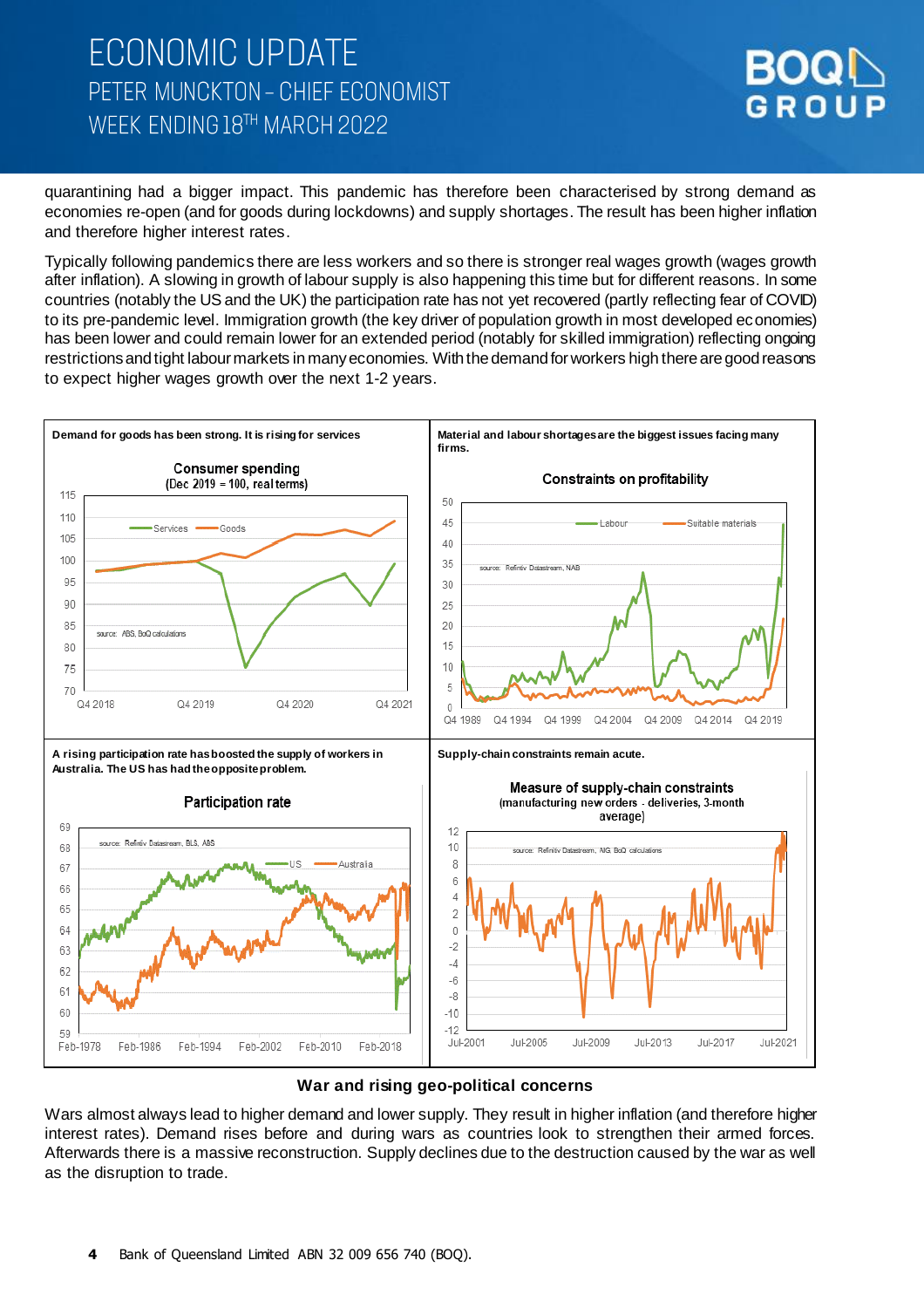# **ECONOMIC UPDATE** PETER MUNCKTON - CHIEF ECONOMIST WFFK FNDING 18TH MARCH 2022



We will not understand the full impact of the Russia-Ukraine crisis for some time. Even if there is a relatively quick resolution to the conflict we don't know how long the sanctions will last. Unless there is an escalation outside of Ukraine the crisis is likely to have less of an impact than some of the other wars in the previous century (such as Vietnam or Korea) reflecting the relatively smallerweight of Russia and Ukraine in the global economy. But Russia and Ukraine's importance as commodity exporters has led to significant rise in commodity prices. By itself this will lead to higher inflation and hurt importing commodity countries (notable Europe, China, Japan and Korea). Countries that export those commodities (such as Australia) benefit.

The initial net impact on global growth is likely to be lower (commodity exporting countries such as Australia are likely to save some of their extra income). But governments from importing countries have the option to use fiscal policy to at least partially offset these price rises (they are look to do this in Europe). There will be more Government spending on defence as well as securing supply chains for goods deemed 'essential'. In the medium term (longer than 1-2 years) demand is likely to be higher due to higher defence spending. At the same time the likelihood of a less globalized world means supply could be lower or at least more expensive. The end result is higher inflation and higher interest rates.



### **Climate Change**

In recent years there has been growing recognition that climate change will have a significant impact on the economy and society. The result has been increasing investment in alternative energy (solar, wind), as well as towards products that don't use fossil fuels (electric cars). There is also more spending to mitigate the cost of the climate change that has already happened. That increased spending is either preventative (making office buildings more energy efficient) or reactive (reconstruction after floods and bushfires).

From an economic standpoint that means higher demand (greater investment). Supply in the economy from the spending may be unchanged as the new 'clean' energy replaces what is currently driven by fossil fuels. The hope in time is that the new energy will allow the economy to be cleaner and more efficient (including improved reliability). As the transition takes place there will be a strong demand for labour to undertake the new investment although this will be offset by lower demand for sectors associated with fossil fuels (eg, coal mining). The current strength of the labour market makes it easier for workers from impacted sectors to find alternative employment.

The impact of the rise in demand is during the transition phase (rather like an extended period of mining investment). During that period the supply is unchanged. The result could be higher prices although technology is reducing the transition cost (lower prices for electric cars and solar roof panels). To the extent there is a tax on carbon it would initially result in higher prices although it would also incentivise the movement towards cleaner energy. The current high oil, gas and coal prices if sustained will have a similar impact.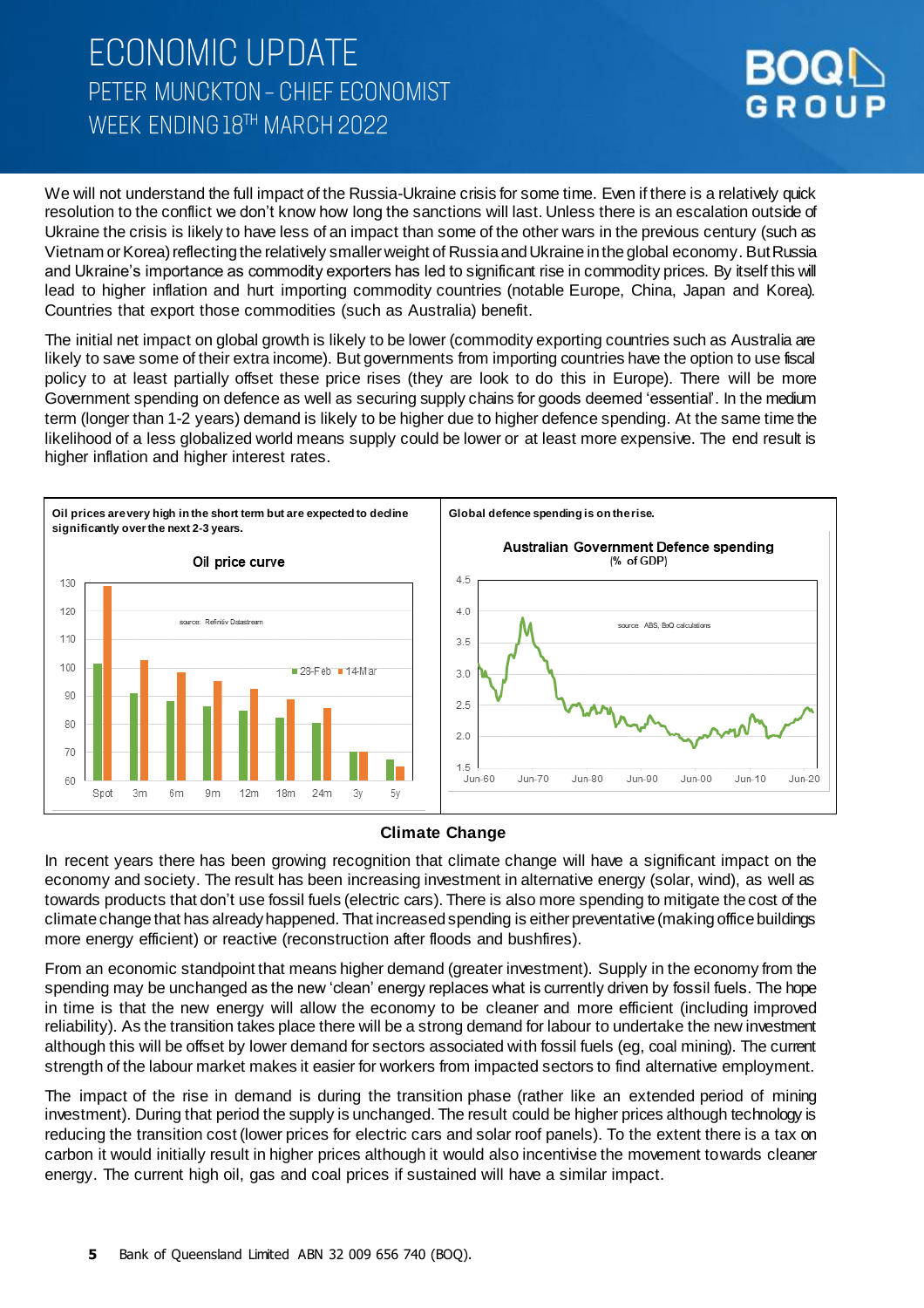# **ECONOMIC UPDATE** PETER MUNCKTON - CHIEF ECONOMIST WFFK FNDING 18TH MARCH 2022





### **Aging and declining population**

Global population growth is both slowing and it is aging. This means that growth in the global labour force will be slower and will likely to lead to slowing growth in demand. An older population also requires more government spending on income support (pensions) and health.

An aging and declining population is a significant issue for a number of Northern Asian (China, Japan and Korea) and European countries (much of continental Europe). It was first called out as a possible issue for Australia about twenty years ago when Treasury first started publishing the Intergenerational Reports. But the subsequent strong immigration growth meant that Australia experienced a period of strong population growth. And because immigrants were younger than resident Australians it also reduced the immediate concern about an aging population.

This underlines the importance of a return of strong immigration growth. The Centre for Population is currently forecasting that immigration growth will pick up substantially next financial year and almost be back to pre-COVID levels by the following financial year. But there are risks that forecast may not be met. Most countries still have some COVID regulations and they differ between countries. The experience of the pandemic could for a period reduce the desire for some to move to different countries. Very low unemployment rates in most developed countries means there is less economic incentive to move to Australia.

Slower population growth is likely to mean weaker demand growth and therefore lower inflation. Both factors point to lower interest rates (although an older population could also result in lower rates of saving).

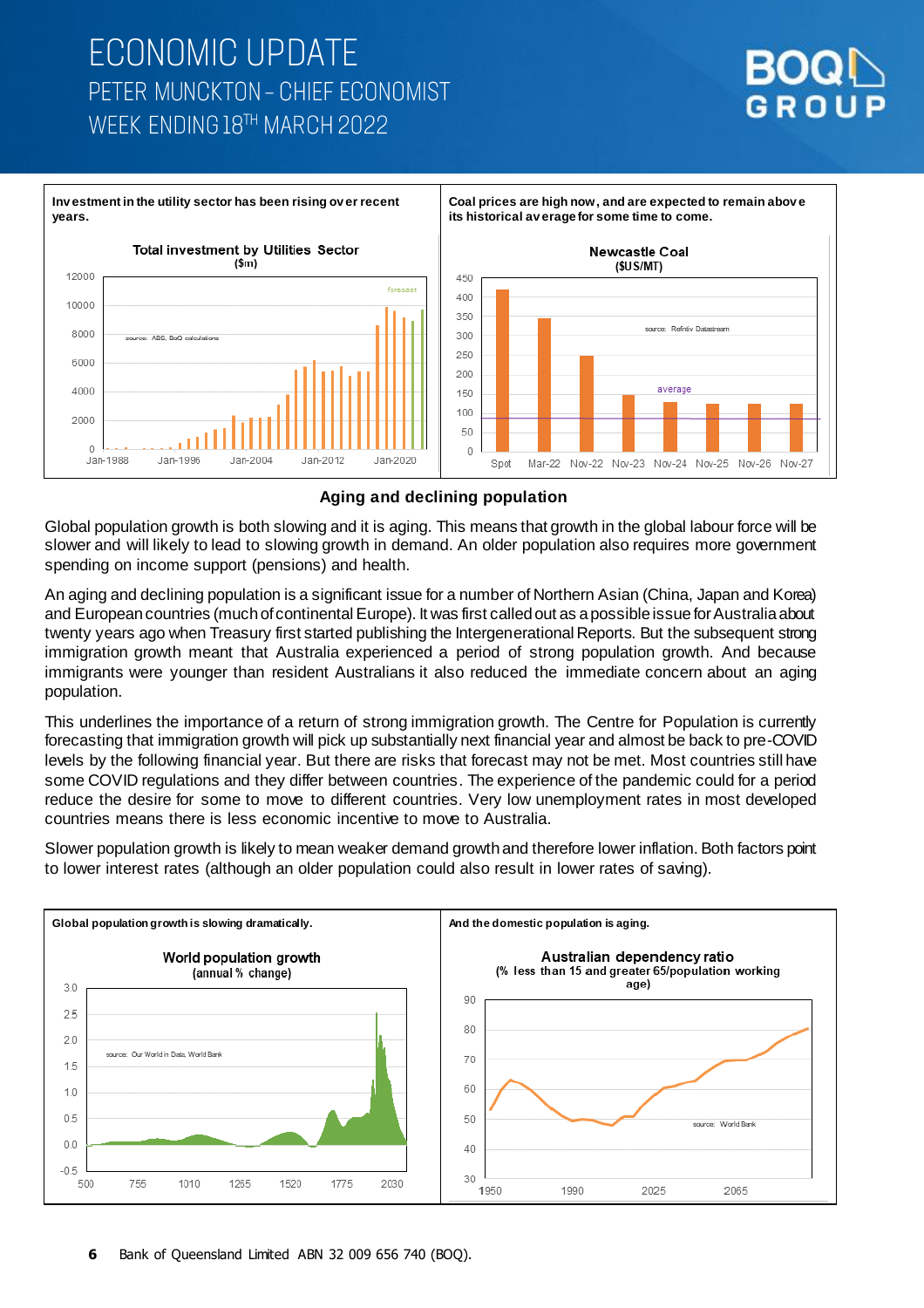#### **Rising debt**

High debt levels typically reduce demand. High debt can be thought of past borrowing that bought demand forward from the future. High debt levels can also make consumers and firms cautious about borrowing in the future. It can also make banks cautious about lending.

High debt may not always be bad. It depends upon what the borrowing has been used for. Higher debt that is used for investment to boost productivity creates a greater capacity to repay debt. That has been less the case in Australia over recent years where a fair portion of the rise in debt has been for households to buy houses. There has also been a rise in government debt, a large chunk of which has gone to fund a big rise in recurrent spending (although there has also been a big jump in infrastructure investment in more recent years).

High debt in nominal terms (ie, the actual value of the debt) can be a problem invery low inflation times (particularly if there is deflation). It is less of a problem during periods of rising inflation (and wages growth) as borrowers have greater capacity to repay debts. Crucial is what happens to interest rates relative to wages and profit growth (or more precisely, disposable income growth).

Currently rising interest rates could start to hit low-income earners relatively quickly with real wages growth negative. But real disposable income growth will improve over the next couple of years. While the CPI will likely rise over the next 6-9 months it should decline thereafter (how quick and to what level are the crucial questions). Wages growth will rise. The Government will provide some additional income support (particularly for low-income earners) to help with the rise in the cost of living. The strength of disposable income growth will play an important role in how high interest rates will go in coming years.